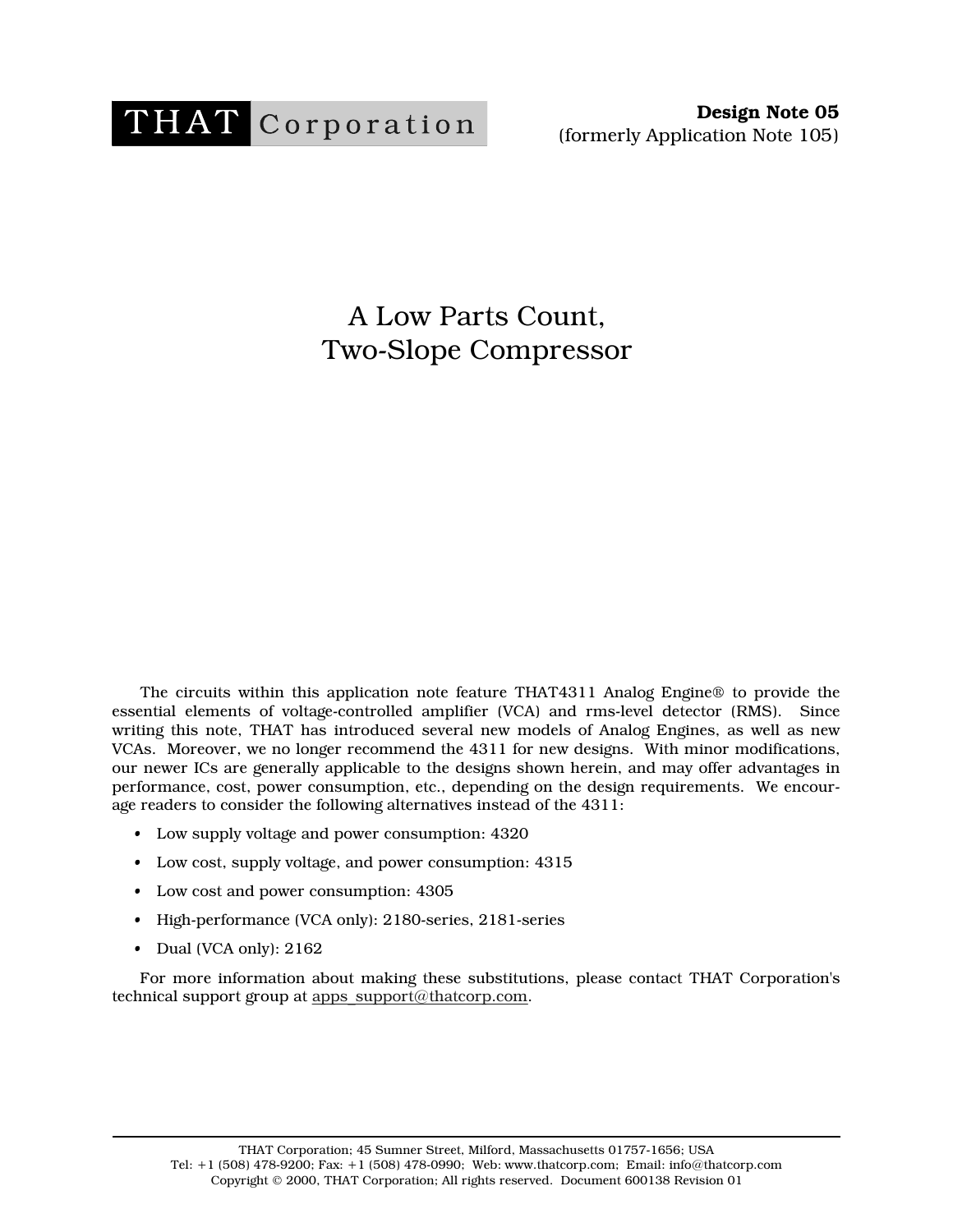

# A Low Parts Count, Two-Slope Compressor

#### **Abstract Abstract**

Compressing the dynamic range of an audio signal can be of significant benefit in certain playback applications. In multimedia sound systems, for example, compressing the subwoofer signal can lend added richness to the sound, particularly at lower signal levels. With automotive sound systems, compression can raise low-level signals above the relatively high ambient noise level.

Speaker protection is also important, and a dynamic range limiter is an essential component of any system that attempts to handle overloads gracefully (inaudibly).

This paper describes a combination compressor and limiter, with adjustable threshold and compression ratio, for just these types of applications. The basic circuit is built around a single integrated circuit, the THAT 4311, a low-power, low-voltage Analog Engine® IC. The THAT 4311 (like its higher-performance, higher-power cousin, the THAT 4301) provides a high-quality voltage controlled amplifier (VCA) and RMS-level detector with three general purpose op amps. Using either the THAT 4311 or THAT 4301, the dual-slope compressor provides a very useful functional block at reasonable cost and reduced board space.

## **A Low Parts Count, Two-Slope Compressor**

#### Introduction

Dynamic range compressors are one of the most common signal processors used in the development and reproduction of audio. Their ubiquity is due, in large part, to the wide variety of applications to which they may be put. They may be employed, for example, as automatic gain controls, as noise reduction systems, as "effects", as loudspeaker protection systems, or as over-modulation limiters.

Most commercially available compressors have a fixed or adjustable threshold, below which no compression occurs. Above the threshold, increases in signal level are reduced by a fixed or adjustable amount, usually expressed as a ratio of the change in signal level at the output of the device (in decibels) over the change in signal level at the device's input. A 6dB signal increase at the input of 2:1 compressor, for example, would result in a 3dB increase at the compressor's output.

The compressor/limiter circuit presented in this application note is primarily intended for use in consumer playback products, and is a departure from the normal "above threshold" compressors described above. In particular, the compressor/limiter described herein is a "below



Figure 1. Two-slope compressor transfer characteristics

threshold" compressor combined with an "above threshold" limiter, with the transfer characteristics shown in Figure 1.

This type of device can be extremely useful in certain applications. In automotive sound systems, for example, a constant amount of compression will help overcome the high ambient noise levels often found in the passenger compartment. In another application, the subwoofers associated with multimedia speaker systems can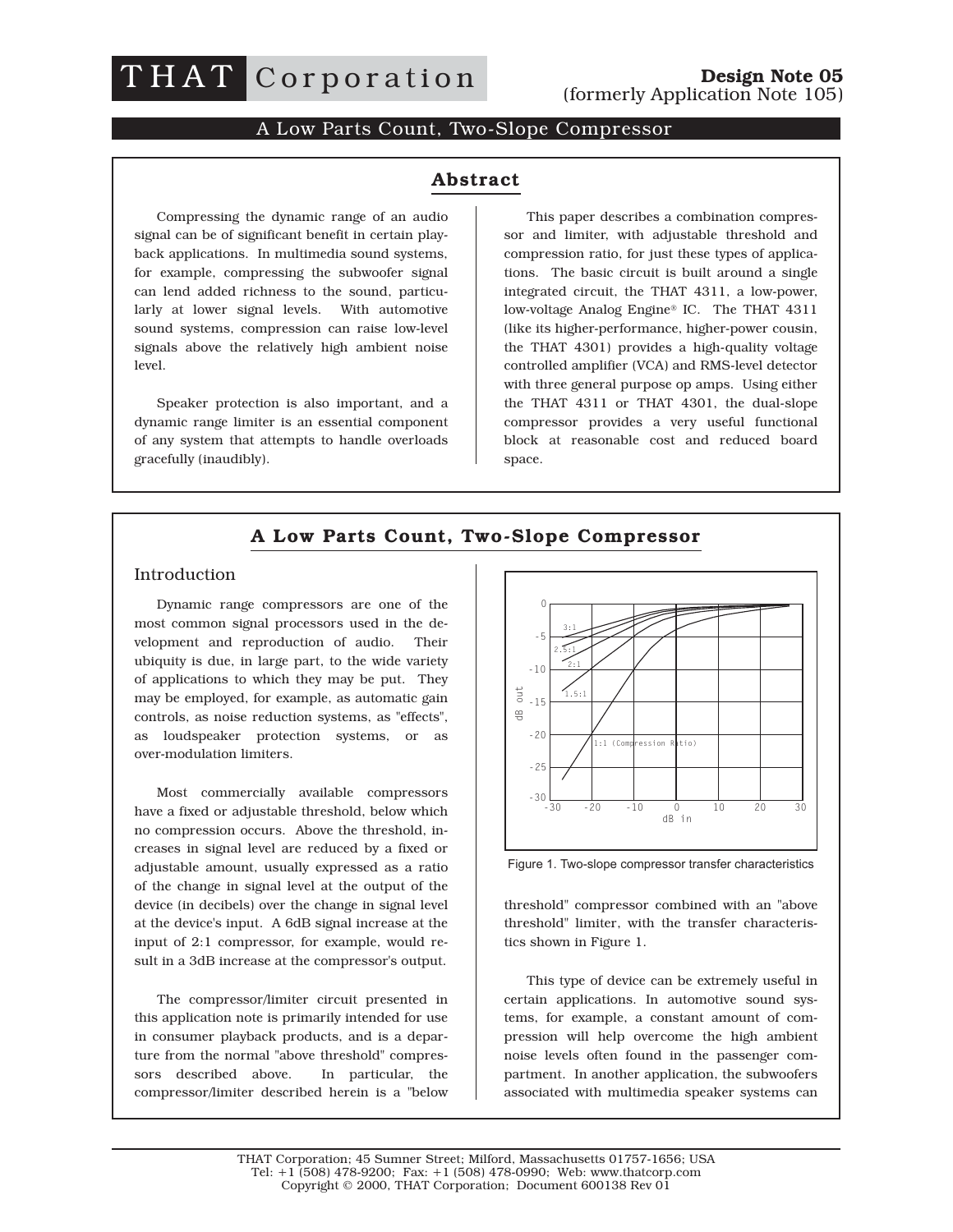

Figure 2: Basic feedforward compressor topology

be made to sound fuller, particularly at low signal levels, when they are fed with a compressed low-frequency signal.

In either case, the speaker drivers need to be protected from overload, preferably in an inaudible manner. One protection method uses diode clippers to limit signal excursion. This technique alone, however, will sound particularly bad so long as the signal remains above the clipping threshold.

Another technique uses a peak limiter to quickly reduce the signal level. A common objection to this method, however, is that peak limiters tend to react to otherwise inaudible "peaks of short duration", resulting in an audible artifact that has been described as "punching a hole in the audio".

A less audible technique that better maintains headroom while limiting harmful signal excursion combines an RMS-based limiter with a diode clipper. During peaks of short duration, the diodes clip the signal. However, because the overload lasts only a few cycles, the clipping action remains inaudible. Should the signal remain in the overload region long enough, however, the RMS-based limiter will act to bring the signal level into the normal operating regime.

The combination of compressor and limiter, built around a single VCA and RMS-level detector, deliver significant and audible benefits to multimedia, automotive, and other types of sound systems. It is this combination of constant, below threshold compression, and effective, inaudible limiting protection that is presented in the sections that follow.

# The Feedforward Compressor

The basic feedforward compressor topology is shown in Figure 1. The gain in dB of block G is set by way of a control path through the block marked  $\beta$ .

If we analyze this circuit in the log domain, we can see by inspection that,

$$
dB_{out} = dB_{in} + G_{dB}
$$

The control path equation is given by,

 $G_{dB} = -\beta x dB_{in}$ 

where beta is the control constant. Note that the negative sign is required for compressor action. Note, too, that the gain  $(G<sub>dB</sub>)$  becomes negative (in dB) as the input goes above 0dB, and is positive when the signal is below 0dB.

Combining these equations results in:

$$
dB_{out} = dB_{in} - dB_{in} \times \beta
$$

This equation can be rearranged to yield

$$
\frac{dBin}{dBout} = \frac{1}{(1-\beta)}
$$

which is the compression ratio. Thus, if  $\beta$  is one, then the compression ratio will be infinite, and if  $\beta$  is zero, the compression ratio will be one. If  $\beta$  is one-half, the compression ratio will be 2:1.

# Theory of Operation

The circuit shown in Figure 3, based on the THAT4311, implements a compressor that compresses below threshold and limits above threshold. This circuit is, in many regards, similar to other feedforward compressor/limiters, and the equations derived in the section above apply to its operation.

Below-threshold limiting is accomplished by feeding a portion of the RMS detector's output through the non-inverting input of the control port buffer (U1D). The below-threshold side-chain gain is a function of the setting of VR1, and results in a compression ration that varies between 1:1 and approximately 3:1.

Above-threshold limiting results from driving the VCA's Ec- control port from the output of the threshold amplifier (U1C) through the inverting input of the control port buffer (U1D) for a net side-chain gain of one. This action results in infinite compression. A

THAT Corporation; 45 Sumner Street; Milford, Massachusetts 01757-1656; USA Tel: +1 (508) 478-9200; Fax: +1 (508) 478-0990; Web: www.thatcorp.com Copyright © 2000, THAT Corporation; All rights reserved.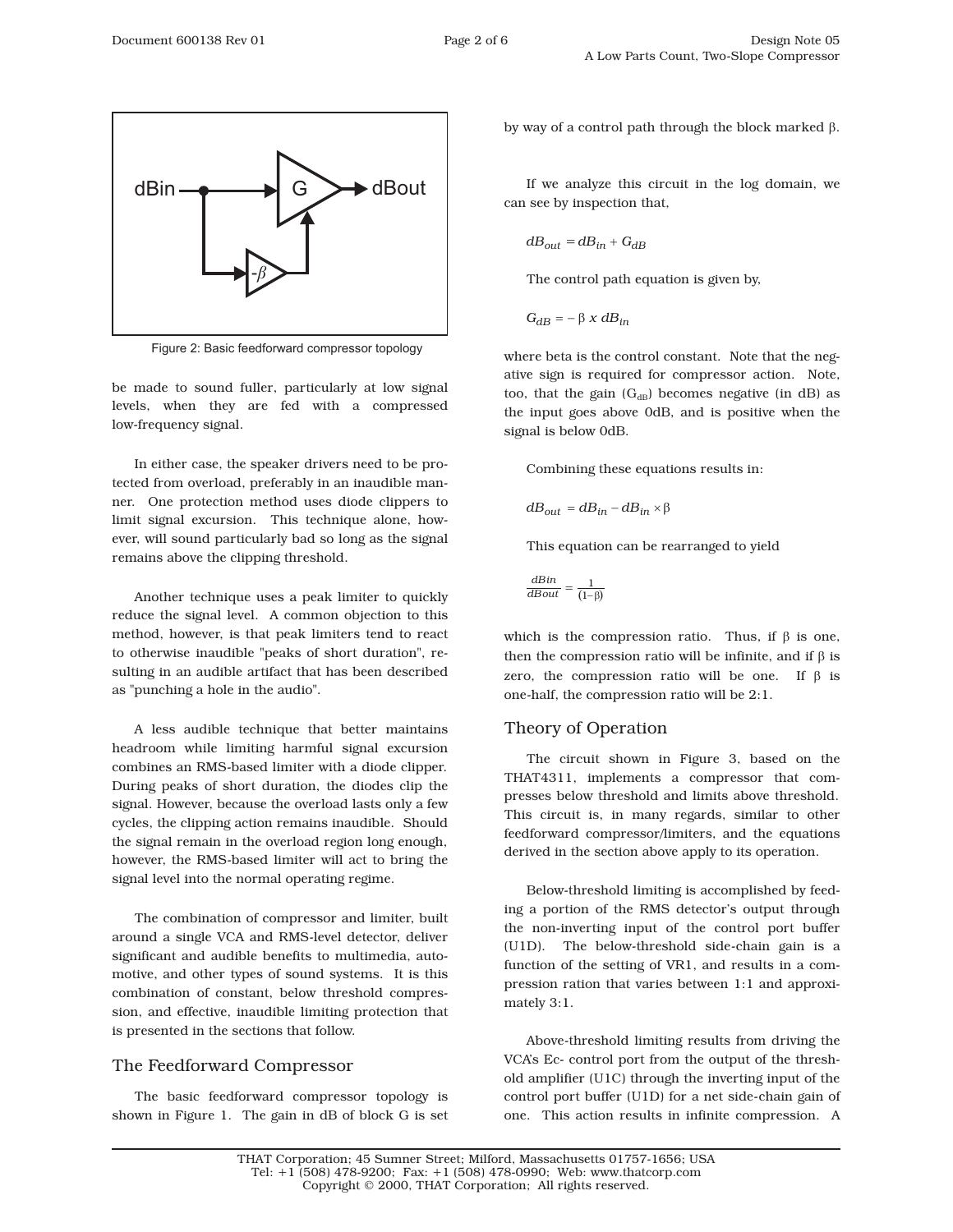portion of the threshold amplifier output (which is inverted) is fed into the below-threshold compression path which effectively cancels the below-threshold signal, and keeps its setting from affecting the ultimate above-threshold compression ratio. This arrangement allows the circuit to compress when the input is below threshold and limit when the input is above threshold, without the below-threshold adjustment affecting the ratio required for effective limiting.

#### RMS Detector

THAT Corporation's RMS-level detectors exhibit true-rms response, have greater than 80 dB of dynamic range, and can handle signals with crest factors greater than 8. The input of these detectors is the virtual ground (biased at VREF) of an internal op-amp, and it is at this point that the input voltage is converted to a current. This current is full-wave rectified and fed through a series pair of diode-connected transistors. Drawing the current through the diode-connected transistors logs and doubles the signal (Note that doubling the signal in the log domain is equivalent to squaring the signal in the linear domain). The signal is then averaged by a log domain filter consisting of an internal diode biased by I<sub>Time</sub> and an external capacitor, C<sub>T</sub> (C3). This circuit performs the "mean" portion of the calculation. The square root portion of the RMS calculation is performed implicitly at the exponential control port of the VCA.

Logging, squaring and rectification of the input current results in the accumulation of several diode drops on the signal, one of which is removed by the diode-connected transistor in the log filter. The additional diode drops are removed by "bucking them out" with diodes biased by a fixed current, which in the case of the THAT 4311, is a replica of the timing current that is reflected to the log filter. When the current through the log filter diode and the "bucking" diodes equals the RMS detector's input current, the offsets will cancel exactly, and the output of the detector will be at VREF. This point is referred to as the 0dB reference level.

If we program

$$
I_T = 7.5 \, \mu A
$$

then the current reflected to the "IT" pin will be

 $I_{time} = 7.5 \mu A$ 

This also sets the 0dB reference current at:

$$
I_{0\,dB} = 7.5\,\mu\text{A}
$$

We can calculate the appropriate timing resistor to be

$$
R_T = \frac{V_{ref}}{I_T} = \frac{2V}{7.5 \mu A} \approx 264 \ k\Omega
$$

The desired 0dB reference level for this circuit is -10 dBu or 245 mV $_{RMS}$ . Knowing both this and the 0dB reference current, we can calculate the required input resistance which is

$$
R_{IN}=\frac{V_{0dB}}{I_{0dB}}=\frac{245\ mV_{RMS}}{7.5\ mA}\approx 324\ k\Omega
$$

Since the rectified signal has already been logged by the time the "mean" portion of the RMS calculation is performed, these detectors use a log filter for averaging. This filter consists of an internal diode, biased by Itime, and an external timing capacitor, CT. The time constant can be calculated as,

$$
\tau = \frac{V_T}{I_{time}} C_T
$$

If we choose 16 ms (which is a compromise between the best time constants for a compressor and a limiter, the tradeoff being greater ripple--induced distortion for faster response time) as  $\tau$ , then we can calculate C<sub>T</sub>:

$$
C_T = \tau \frac{I_{time}}{V_T} \approx 4.7 \mu F
$$

These values are reflected in Figure 3. If a single  $\tau$  for both compression AND limiting is unacceptable, the designer should consider the "non-linear capacitor", which is discussed in detail at the end of THAT Corporation's Application Note AN103, Signal Limiter for Power Amplifiers.

### The Threshold Amplifier

The circuit immediately surrounding U1C is a soft-knee threshold amplifier. This portion of the circuit is fundamentally an inverting amplifier with an output offset adjustment which acts to set the threshold, and a fixed offset, generated by D3, to "buck out" the forward drops of D1 and D2 in the control port buffer.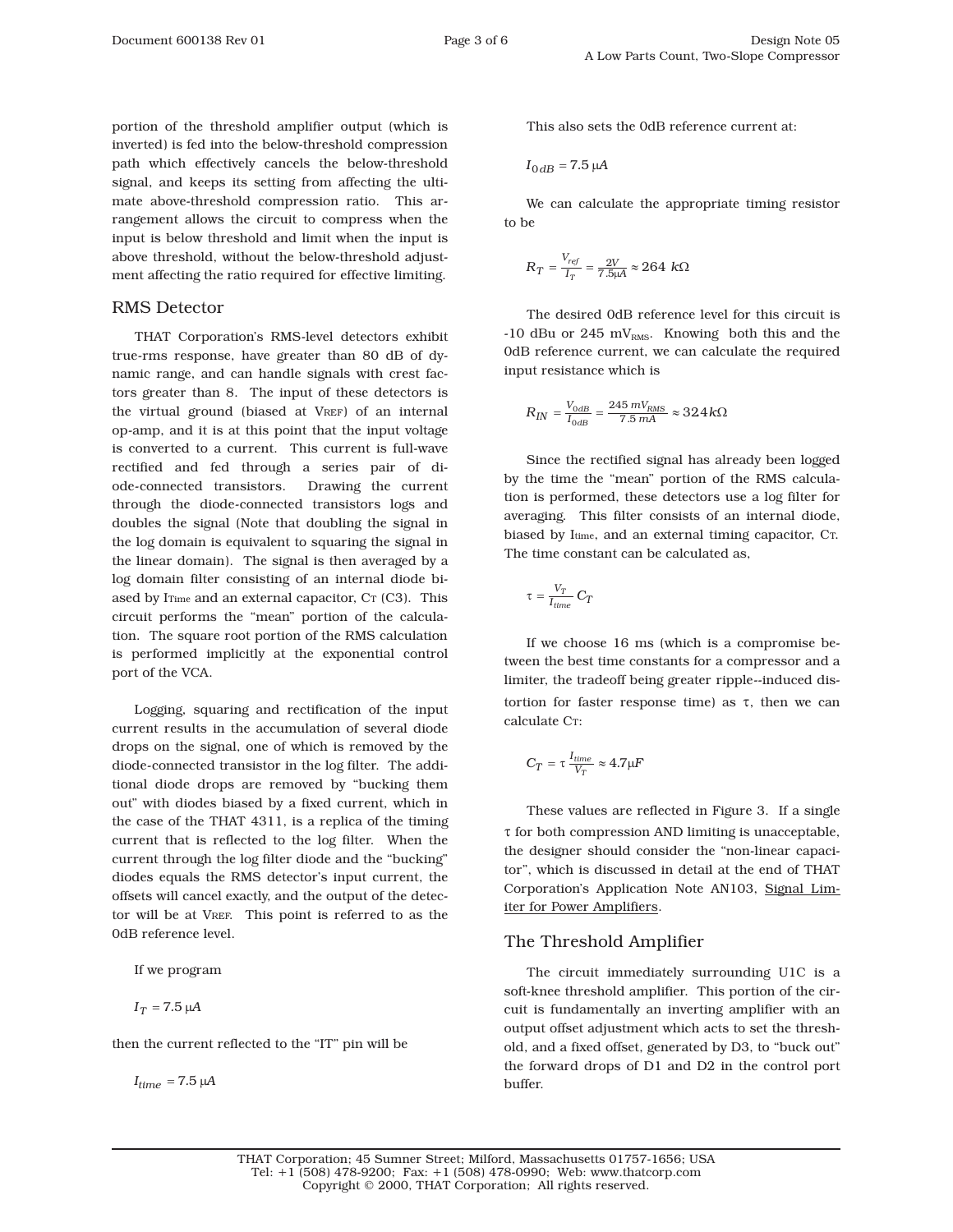The gain for the RMS detector output signal through the threshold amplifier is

$$
A\nu=\tfrac{-40.2\ k\Omega}{10\ k\Omega}\approx 4
$$

which results in a control voltage constant at the output of the threshold amplifier of

 $k_{CV} = 4 \times 6.1 \frac{mV}{dB} = 24.4 \frac{mV}{AB}$ 

The voltage across D3 (biased by R14) is amplified by -1, and effectively cancels the offsets of D1 and D2. Thus, neglecting the effect of the threshold adjustment, when the RMS detector output goes above zero volts, D1 and D2 will begin to conduct, and the signal will be above threshold. 75  $k\Omega$  was chosen as the value for R14 since this value resulted in a current that best compensated for ambient temperature variations and the current variations in D2 that result from changes in the setting of VR1.

VR2 and R23 provide a means to adjust the level where this action occurs. When VR2 is set fully clockwise (CW), the threshold offset is:

$$
Adj_{threshold} = \left[\frac{-2V \times \frac{-R10}{R23}}{24.4^{m} \text{V}_{dB}}\right] = \frac{-2V \times \frac{-40.2 k\Omega}{165 k\Omega}}{24.4^{m} \text{V}_{dB}} \approx 20 \text{ dB}
$$

In this case, the ultimate sign of the result is a consequence of the voltage polarity, inverting gains of both the threshold amplifier and the control port buffer, and the control port polarity. Since this is relative to the RMS detector's 0dB reference level, which is -10 dBu, a fully CW VR2 results in a threshold of 10 dBu.

When VR2 is set fully counter-clockwise (CCW), the threshold offset is

$$
Adj_{threshold} = \left[\frac{3V \times \frac{-R10}{R23}}{24.4^{m} / /_{dB}}\right] = \frac{3V \times \frac{-40.2 k\Omega}{165 k\Omega}}{24.4^{m} / /_{dB}} \approx -30 dB
$$

Again, this result is relative to the RMS detector's 0dB reference level, which is -10 dBu, and as a result, a fully CCW VR2 results in a threshold of -40dBu.

## The Control Port Buffer

The control port of the VCA is driven by U1D, which acts as the control port buffer. Buffering is not strictly required, since the control port can be driven by a resistive divider with a non-inductive impedance of less than  $51\Omega$  without substantially increasing its THD+N. Unfortunately, the control voltage required to achieve 65 dB of attenuation across  $51\Omega$  requires greater than 6 mA of drive current, which is roughly equal to the quiescent current of the THAT4311, and in any case, cannot be handled by the on-chip reference. (This situation is also unacceptable for battery powered applications, and is generally bad practice). For this reason, an op-amp is typically used to drive the control port.

The signal fed to the control port buffer comes from two sources: the threshold amplifier and directly from the RMS detector. While the input signal is below threshold, an attenuated portion of the RMS output is fed into the non-inverting input of OA1. At this point in the circuit's operation, D1 and D2 are reverse biased, and the non-inverting gain of OA1 is essentially one. The side chain gain, which determines the compression ratio, is purely a function of R7 and the position of VR1.

We can see intuitively that when VR1 is fully counter-clockwise, the side chain gain is zero, and the compression ratio can be calculated as,

$$
C.R. = \frac{1}{\frac{VR1_{eff}}{1 - \frac{Q}{RT + VR1_{eff}}}} = \frac{1}{1 - \frac{0}{10k\Omega + 0}} = 1:1
$$

Likewise, when VR1 is fully CW,

$$
C.R. = \frac{1}{1 - \frac{VR1_{eff}}{RT + VR1_{eff}}} = \frac{1}{1 - \frac{20k\Omega}{10k\Omega + 20k\Omega}} = 3:1
$$

It is easily verified that when VR1 is set at 25% CW, C.R.=1.5:1; at 50% CW, C.R.=2:1; and at 75% CW, C.R.=2.5:1.

When the input signal goes above threshold, current flows through D1 and D2. OA1's inverting gain for this signal approaches

$$
A_{OA1}=\frac{-R13}{R12}=\frac{-10k\Omega}{40.2k\Omega}\approx-\frac{1}{4}
$$

and this coupled with the gain of -4 in the threshold amplifier, results in a net gain of one through this path. The gain through the non-inverting input of OA1 approaches zero (when the RMS signal is well above threshold), since the current through R11 ultimately cancels that through R7. The resulting abovethreshold compression ratio is therefore

$$
C.R.=\tfrac{1}{1-1}=\infty:1
$$

which makes the circuit a limiter when the input is above threshold.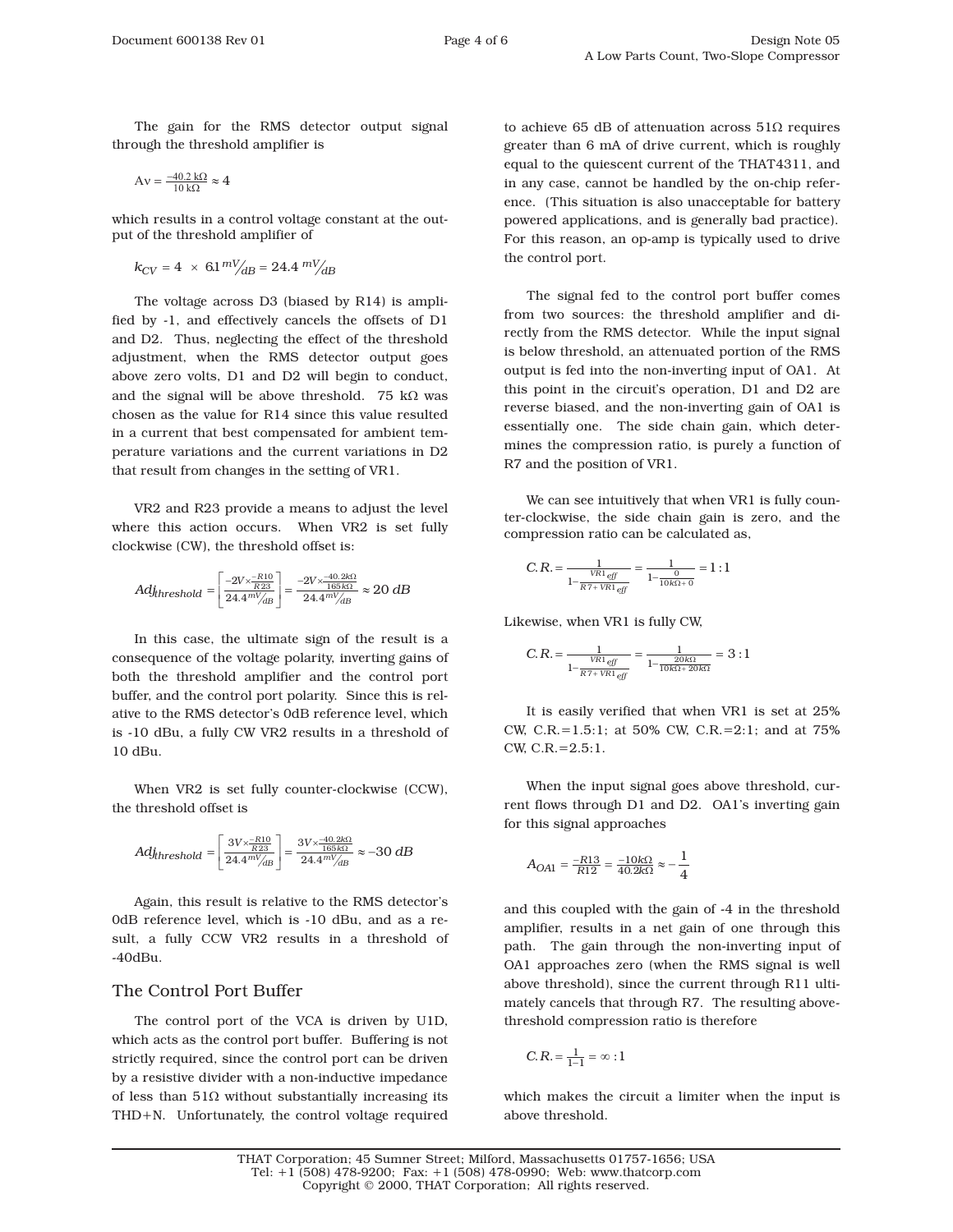

Figure 3: Multi-slope Compressor / Limiter

The control port buffer also has an optional make-up gain adjustment which is implemented by adding a voltage offset to the control port. The current through R16 is summed into the side chain at the inverting input of OA1. The amount and polarity of the current is dependent on the setting of VR2. When VR2 is set fully CW, the gain is

$$
A_{make-up} = -\left[\frac{-2 V \times \frac{-R13}{R16}}{6.1^{m}V_{AB}}\right] = \frac{2 V \times \frac{-10 k \Omega}{165 k \Omega}}{6.1^{m}V_{AB}} \approx -20 \ dB
$$

The ultimate sign of the result is a consequence of the voltage polarity, inverting gain, and the control port polarity. When VR2 is set fully CCW, the gain is

$$
A_{make-up} = -\left[\frac{3V \times \frac{-R13}{R16}}{6.1^{m}V_{dB}}\right] = \frac{3V \times \frac{-10k\Omega}{165k\Omega}}{6.1^{m}V_{dB}} \approx -30 dB
$$

### The VCA

The THAT 4311 incorporates a log/anti-log VCA. These devices first log the signal, and then add an offset to the logged signal (which is equivalent to multiplication of the un-logged signal). The signal is then sent through a pair of anti-log diodes and into a transimpedance amplifier (formed by OA3 and R2), restoring the signal to the linear domain. A more detailed explanation of the internal workings of these VCAs can be found in the 2150/2180/2181 datasheets.

Mismatches in the log and anti-log diodes (which are actually transistors) produce 2nd harmonic distortion which can be as high as 0.7%, though it rarely exceeds 0.3% in production devices. This level of performance is often acceptable in computer speaker, sub-woofer, and some companding applications. For those applications where this level of performance is unacceptable, an optional symmetry trim is shown which can reduce the THD+N to below 0.1% at nominal input levels and gains.

An often overlooked aspect of limiter design is the need for a clipper. While infinite compression can ul